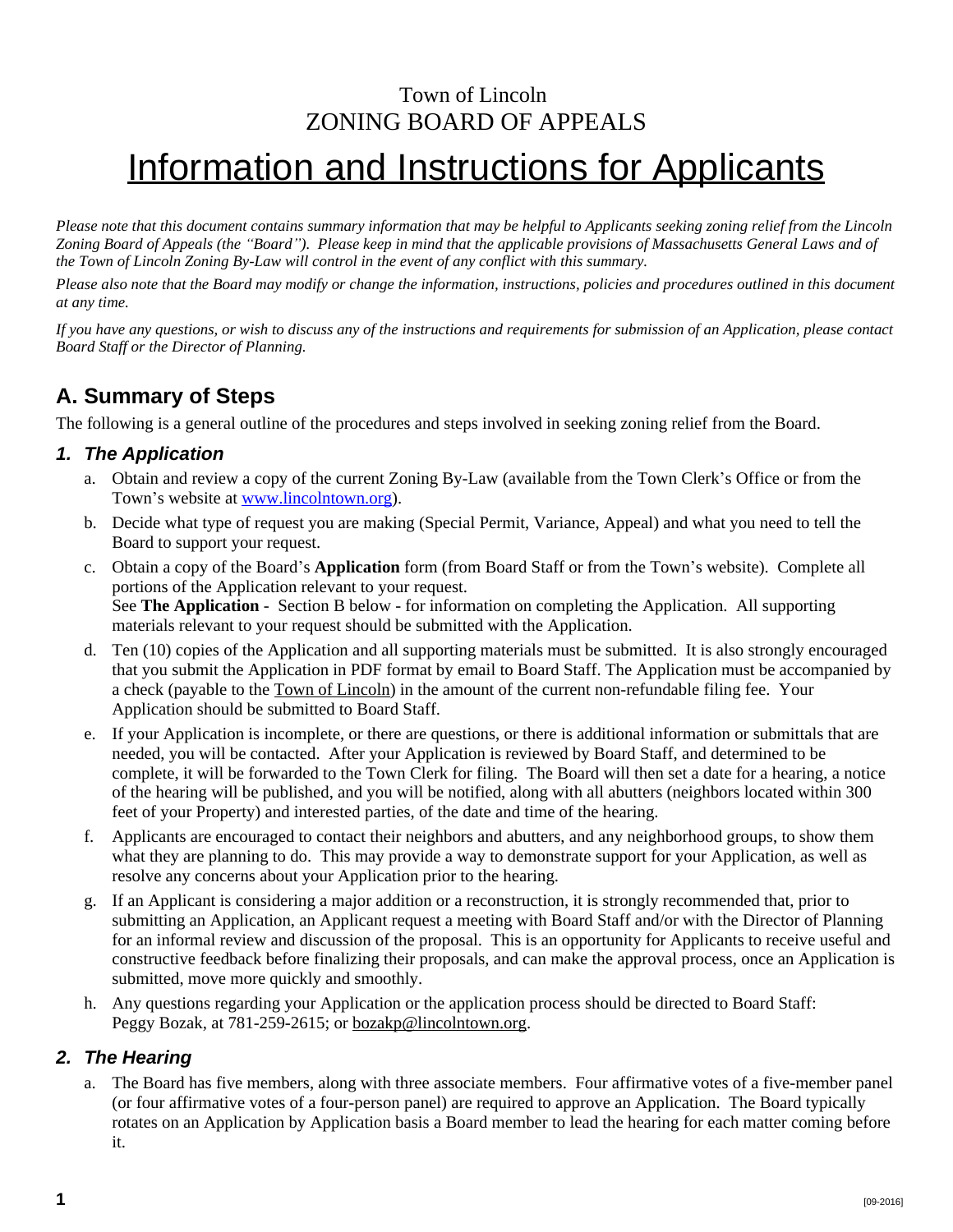- b. You should come in person on the evening your Application is scheduled to be heard. You need not bring an attorney, but you may do so if you wish. You may bring your architect or building contractor, if any, if you wish that person to supplement your answers to any questions the Board members may have.
- c. Hearings generally begin at 7:30 p.m. and continue until all applications scheduled for that session have been heard.
- d. You can contact Board Staff to find out where on the Board's agenda your Application is scheduled to be heard, although the Board cannot guaranty that your hearing will begin (or end) at any given time. It is your responsibility to be present at the hearing at the time your Application is called.
- e. When your Application is heard, you will be given an opportunity to explain your request to the Board and review with the Board any materials accompanying your Application. After you speak, Board members may ask questions to make sure they understand your request, and to address any missing information, issues or concerns. After the Board members have asked questions, interested members of the public who may wish to speak about your Application are invited to offer any data, views and arguments relevant to your request.
- f. If the Board has questions or requests that cannot be answered or satisfied at the hearing, including arranging for a site visit by the Board, the hearing may be continued by the Board to a future scheduled meeting.
- g. If you have additional, supplementary or new materials, plans, etc. to provide to the Board that were not included with your original Application, these should be submitted (10 copies and by PDF) at least 7 days prior to the hearing date, or at least 7 days prior to the date of any continuation of the hearing. This is to assure that the Board, and abutters or other interested parties, have adequate time to review and consider these materials prior to the hearing.

*The Board reserves the right to refuse to accept any materials from the Applicant that are not submitted to the Board at least 7 days prior to the hearing or continuance, or to require a further continuance to a future meeting to provide ample time for the review of late submissions.*

- h. After the Board has heard from you (and anyone you bring with you to testify), abutters and other members of the public, and after all questions have been answered to the satisfaction of the Board, the Board member leading the hearing will call for a motion to close the record of the hearing. When the record is closed, the Board will no longer receive or consider oral or written testimony concerning your Application. In the rare case where additional information is offered that was not available at the time of the hearing, the Board can vote to re-open the record to receive that information, and it will then notify the Applicant and post public notice of the reopening.
- i. Often, other Town permits and approvals are required in connection with an Application, such as Planning Board (site plan approval), Board of Health (septic), Conservation Commission (wetlands) and the Historical Commission (historic structure). You may wish to apply concurrently to other boards, and the Board may condition its Decision, or continue the hearing, to coordinate its review and decision with those of other boards.
- j. The most common application the Board receives is for a Special Permit for the alteration of a structure that is nonconforming or is located on a nonconforming lot. To receive an affirmative approval, evidence needs to be provided, and the Board must determine, as required by the By-Law, that such an alteration is *not substantially more detrimental to the neighborhood than the existing structure*. Therefore, (i) information concerning your neighborhood and other structures or lots in the neighborhood, and their relationship to your Proposal, and (ii) information (plans) showing the existing conditions as compared to the proposed conditions, are each relevant to your Application, and you will need to provide such information. In addition, in order to minimize the impact of your proposed changes so that the required finding may be made, the Board may condition its approval on certain matters and requirements, such as landscaping.

## *3. The Decision*

- a. If you have asked for a Special Permit, the Board has 90 days from the date on which the hearing is closed to render a decision on your request. If you have asked for a Variance or if you have filed an Appeal from the decision of the building inspector or the planning board, the Board has 100 days from the date on which your Application was filed to render its decision on your request.
- b. Decisions are voted on tentatively by the Board, subject to the drafting and signing of a written Decision, and to the terms and conditions contained in the written Decision.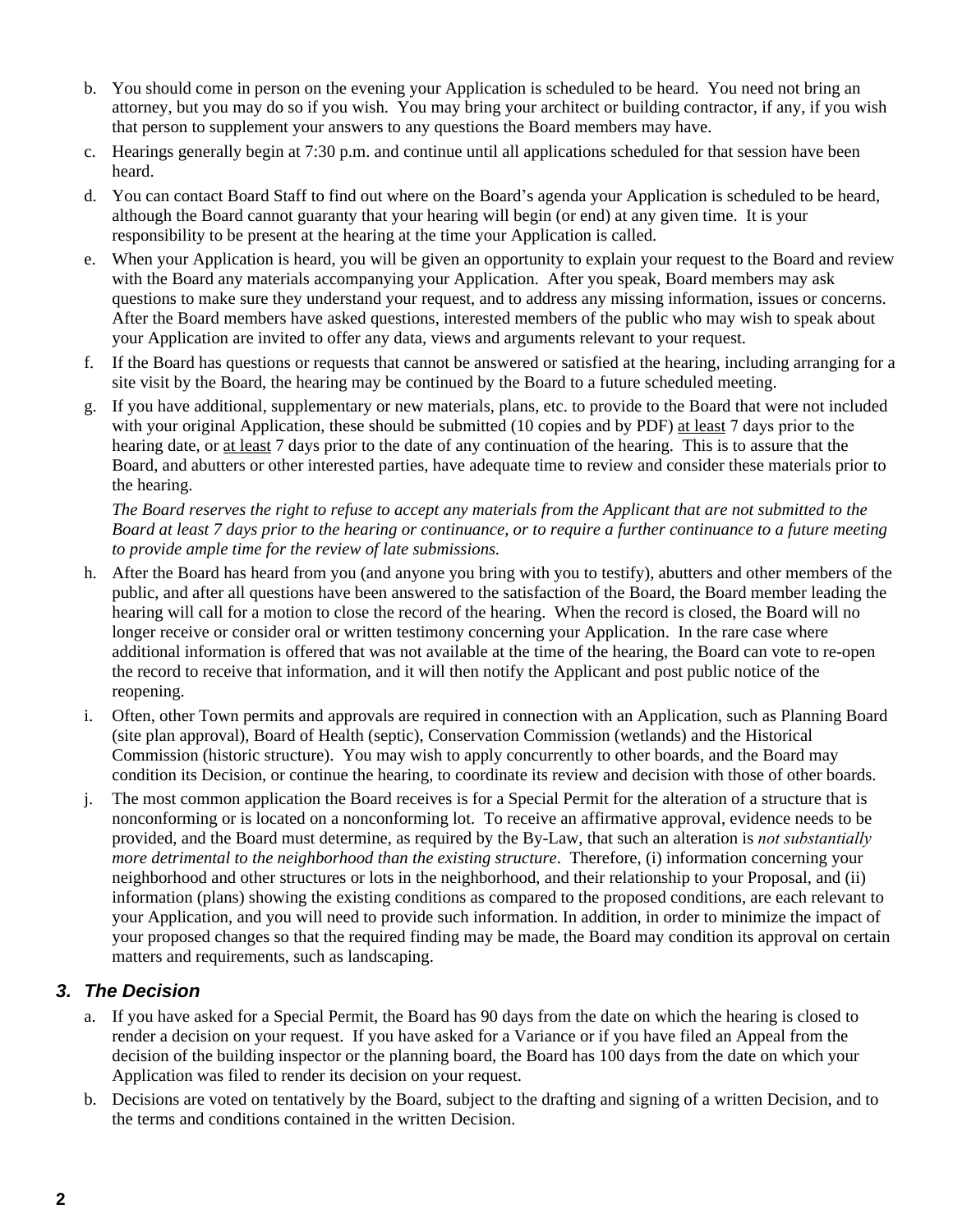- c. The Board may condition its approval of your Application by imposing various requirements to ensure compliance with decision criteria and to memorialize certain agreements or commitments made at the hearing or in your Application, which will be stated in the Decision.
- d. Typically (but not always), a Decision is signed at the next regularly scheduled Board meeting following the vote on your Application. The Decision needs to be been signed by no fewer than four members of the panel that heard your Application. Upon being signed, the Decision is filed in the office of the Town Clerk. The Town Clerk will stamp the Decision, a copy of the Decision will be mailed to you, and a notice that the Decision has been rendered will be mailed to abutters and interested parties.
- e. If you or someone else disagrees with the Decision, there will be a 20 day period from the date the Decision is filed with the Town Clerk to appeal the Decision to an appropriate court. If no appeal is filed within the 20-day appeal period, the Town Clerk will attach to the Decision a certification that no appeals were filed within the appeal period, and will mail to you the original signed Decision, with the appeal certification attached.

#### *4. Post-Decision*

- a. It is your responsibility to promptly record the Decision, with the Town Clerk's certification, with the appropriate Registry of Deeds - the Middlesex County South District Registry of Deeds or the Middlesex County South Registry District of the Land Court (Section 11 of Chapter 40A of Massachusetts General Laws provides that no special permit or variance takes effect until the Decision is recorded with the registry of deeds), and to provide Board Staff or the Building Inspector with a copy of the recorded Decision.
- b. Your special permit or variance will lapse if construction is not begun (or if for a use, if the permitted use has not begun) within a period of 18 months after the filing of the Decision with the Town Clerk (or if appealed, within a period of 18 months after the date that the Decision is upheld), except for good cause. If you believe that there is good cause why you have not begun your permitted construction or use within that period, you must notify the Board that you do not wish your permit to lapse and you must ask for a hearing where you can explain why you need an extension.
- c. It is your responsibility to comply with all the terms and conditions of the Decision. Failure to do so will constitute a violation of the By-Law and may result in severe consequences to your Project, including, but not limited to, stop work orders, fines, modifications to the conditions and terms of the Decision, and/or the withdrawal of the approval provided for in the Decision.

# **B. The Application**

The following are general instructions for completing the Board's **Application**.

#### *1. Location*

- a. *Address*. Fill in the Street Number and Street Name of your Property.
- b. *Assessor's Records*. Fill in the Map, Block and Lot Number that identifies your Property. This information can be obtained from the Board of Assessors, or from the Town's GIS Map (available at the Town's website).

## *2. Applicant*

a. *Name(s)*. Fill in your name, and indicate whether you are the owner of record of the Property. If you are not the owner, identify your relationship to the Property and the owner of record, and provide the name of the owner (for example, whether you are a tenant, or a purchaser of the Property, or whether you are a third party appealing a decision of the building inspector regarding the actions of the owner of the Property). The name of the owner of record of the Property should be filled in just as it appears on the Deed of the Property.

Note that, except in the case of an appeal, the Board requires Applicants to be either the formal, designated representative of the owner, or to have a direct, enforceable interest in the Property (such as a tenant under a written lease or a purchaser under a written purchase and sale agreement), and for the owner to join in and sign the Application.

b. *Contact Information*. Fill in your contact information.

It is important that the Board and staff know how to contact you. If an attorney or architect or other agent will be representing you at the hearing, please provide the name and contact information for such person(s).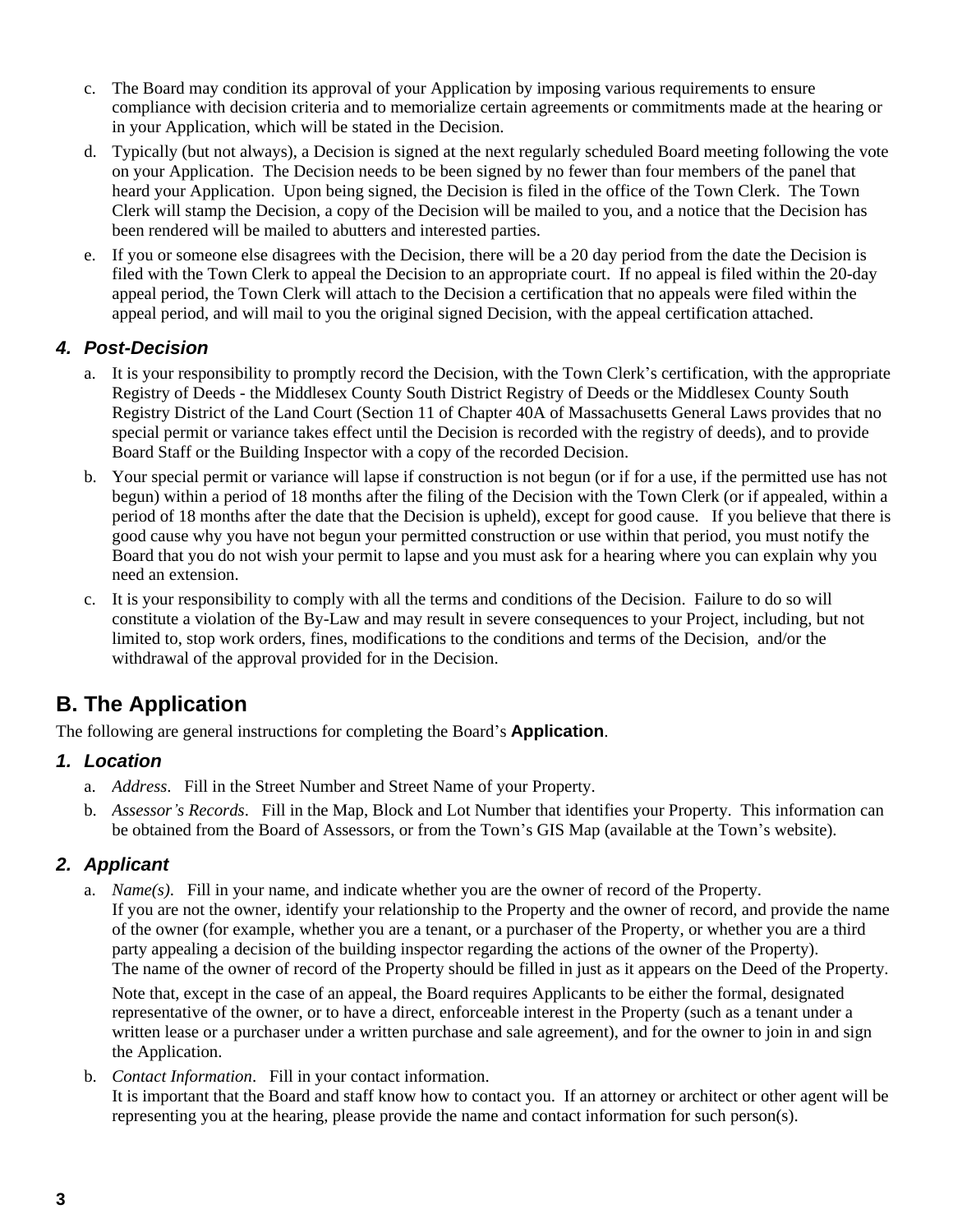# *3. Application*

- a. *General Description of Proposal*. Provide a short narrative description of what you are proposing to do on your Property (are you adding a porch, expanding a family room, renovating an accessory building?).
- b. *Application is for*. Indicate what kind of zoning relief you are applying for, by checking the appropriate entry.
- *c. Applicable Sections of Zoning By-Law*. Indicate the section(s) of the By-Law are you seeking relief from or under. Note that most special permit applications are for alterations to non-conforming structures or to structures on nonconforming lots, and will be seeking relief under Section 4.4 of the By-Law.
- d. *Specific Nature of Relief Requested*. Provide a brief statement of what in particular about your Proposal requires zoning relief (is this the alteration of a non-conforming structure, an addition to a house on a non-conforming lot, an addition extending into a required side lot?).

## *4. Zoning Information*

- a. *Zoning District*. Fill in the Zoning District in which your Property is located. This information can be obtained from the Board Staff, from looking at the Zoning Map, available in the Planning Office in Town Hall or online at the Town's website, or on your Assessor's Card. Note that most residential property in Lincoln is located in an *R-1 District*.
- b. *Other Required Permits/Approvals*. Indicate whether there are other permits and approvals that you think that your Proposal will require, in addition to the zoning relief applied for in the Application. For example, if your Project requires review by the Planning Board, or approval of the Historic District Commission, or an order of conditions from the Conservation Commission, or if your Property is within any other regulated districts or overlays. You should consult with Board Staff or the Director of Planning if you are uncertain as to what other approvals may be required. If you have received any other permits or approvals, please provide copies of them with your Application.

#### *5. Attachments/Submissions*

Each of the following items/documents/plans should be submitted with and attached to your Application:

#### *PROPERTY INFORMATION*

**Assessor's Card**: Obtain a copy of the Assessors Record Card for your Property, from the Board of Assessors at Town Hall, or from the Town's GIS Map at the Town website. The Assessors Card will contain information from the Board of Assessors' database, including the size, dimensions, a photograph and other aspects of your Property and the existing improvements.

**Lincoln GIS Map**: Obtain a printout of a portion of the Lincoln's GIS Map, showing the Property and its general vicinity, including adjoining properties. This provides some context for where your Property is located and what is in the area in which your Property is located. The GIS Map may be found at the Town's website.

## *STATEMENT*

**Statement**: A Statement should be drafted by the Applicant. The Statement should identify the requirements of the By-Law for the zoning relief being sought, and provide specific information as to how the Applicant believes the Proposal satisfies those requirements.

In the case of an Appeal, the Statement should describe the decision being appealed and the specific reasons why that decision should be overruled.

An outline of the requirements for the commonly applied-for zoning relief is included in this document:

Standards for Special Permits, in Section C below, contains the basic statutory requirements for Special Permits.

Standards for Variances, in Section D below, contains the basic statutory requirements for Variances.

It is the Applicant's responsibility to provide evidence and justification to the Board supporting the Applicant's request for zoning relief. The statutory criteria contained in the By-Law for the zoning relief being sought should be identified and factually supported in the Statement and/or verbally at the hearing.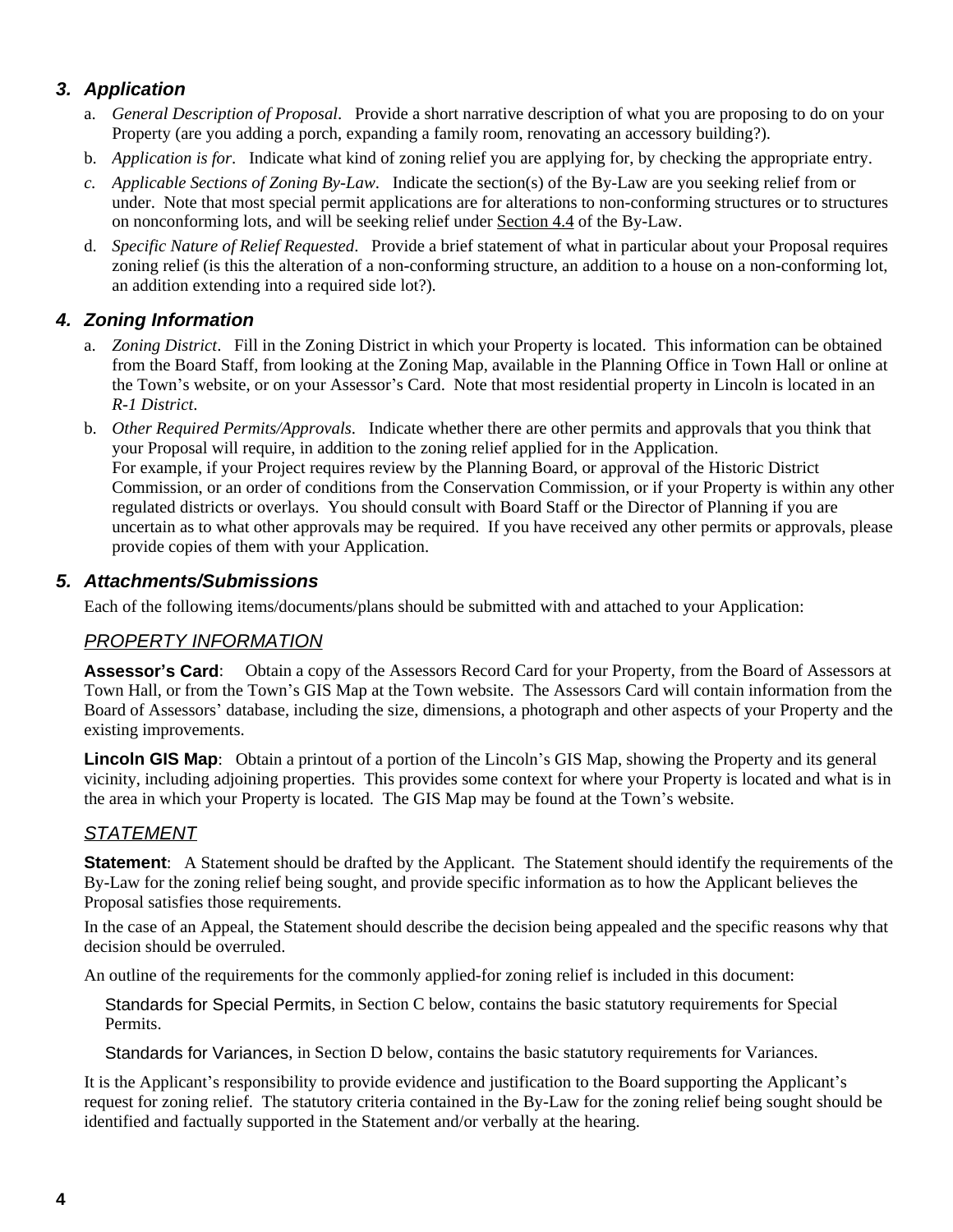## *ZONING WORKSHEET*

**Zoning Worksheet**: A blank Zoning Worksheet may be obtained from Board Staff or from the Town's website.

The Zoning Worksheet table should be fully filled in with basic dimensional information on your Property. This information is usually central to the Board's analysis and consideration of your Proposal, and needs to be provided to the Board in an accurate, consistent manner.

The Board will want to see dimensional information both as to your Property and improvements as they now exist, and as they are being proposed to be altered or improved by your Proposal.

Often, the best source of this information is your surveyor or architect, who can make these calculations for you. In some instances where only minor changes are being proposed that do not impact setbacks and other dimensional requirements, the figures provided on the Assessors Card and on existing survey plans can be used as the basis of calculations for the existing structures and lot.

Please indicate at the bottom of the Zoning Worksheet what or who was the source of your dimensional figures.

The Zoning Worksheet should be labeled and dated (and any supplemental or modified submission should bear a revised, current date), at the top-left of the page.

The column labeled "Existing" is for the dimensional information on your Property as it currently exists.

The column labeled "Proposed" is for the dimensional information on your Property as it will be following the construction of your Project.

The column labeled "Notes/Additional" is for any clarifications or for further information to help make explain and supplement your figures.

For some applications, the Zoning Worksheet form will need to be modified or added to, to provide the relevant dimensional information on your Proposal. Applicants should feel free to make appropriate modifications, or to submit multiple Zoning Worksheets, to fully explain the dimensional aspects of your Proposal.

Following is some further information and sources for some of the dimensional requirements to be listed on the Zoning Worksheet:

- *Use*: The use made or to be made of the structures on the Lot. In most cases, this is *Single-Family Residential*.
- *Lot Area*: The square foot area of the Lot. See the definition of "Lot" in Section 22 of the By-Law.
- *Frontage*: The length of frontage of the Lot on the street. See <u>Section 13.2</u> of the By-Law.
- *Lot Width*: The minimum width of the Lot, from one side lot line to the other, measured at any point through the principal building. See Section 13.2 of the By-Law.
- *Front Yard, Side Yard and Rear Yard Setbacks*: The minimum setbacks from the lot lines of all structures on the Lot (note that setbacks are measured from lot lines, not the street pavement). See Section 13.2 of the By-Law. Note that setbacks are measured from the closest portion of a structure – for example, the setback is measured from the roof overhang to the lot line, rather than from the exterior wall to the lot line.
- *Height*: The maximum height of the structures on the Lot. See Section 13.1 of the By-Law.
- *Floor Area*: The total square foot floor area of all the structures on your Property. There are 2 floor area calculations requested – floor area, and Calculated Gross Floor Area.

The floor area and the Calculated Gross Floor Area should each be provided, for existing conditions and for the proposed conditions, on a floor-by-floor basis for the principal structure, for all accessory buildings, and with a total square foot floor area figure provided at the bottom of each column.

#### floor area

"floor area" is intended to provide ordinary square footage information, including for areas that may not be included in the following Calculated Gross Floor Area, such as basements and barns older than 10 years. This calculation should include the square footage of all areas on all floors of all structures on your property.

#### Calculated Gross Floor Area

"Calculated Gross Floor Area" is a particular calculation of the floor area for zoning purposes. See the definition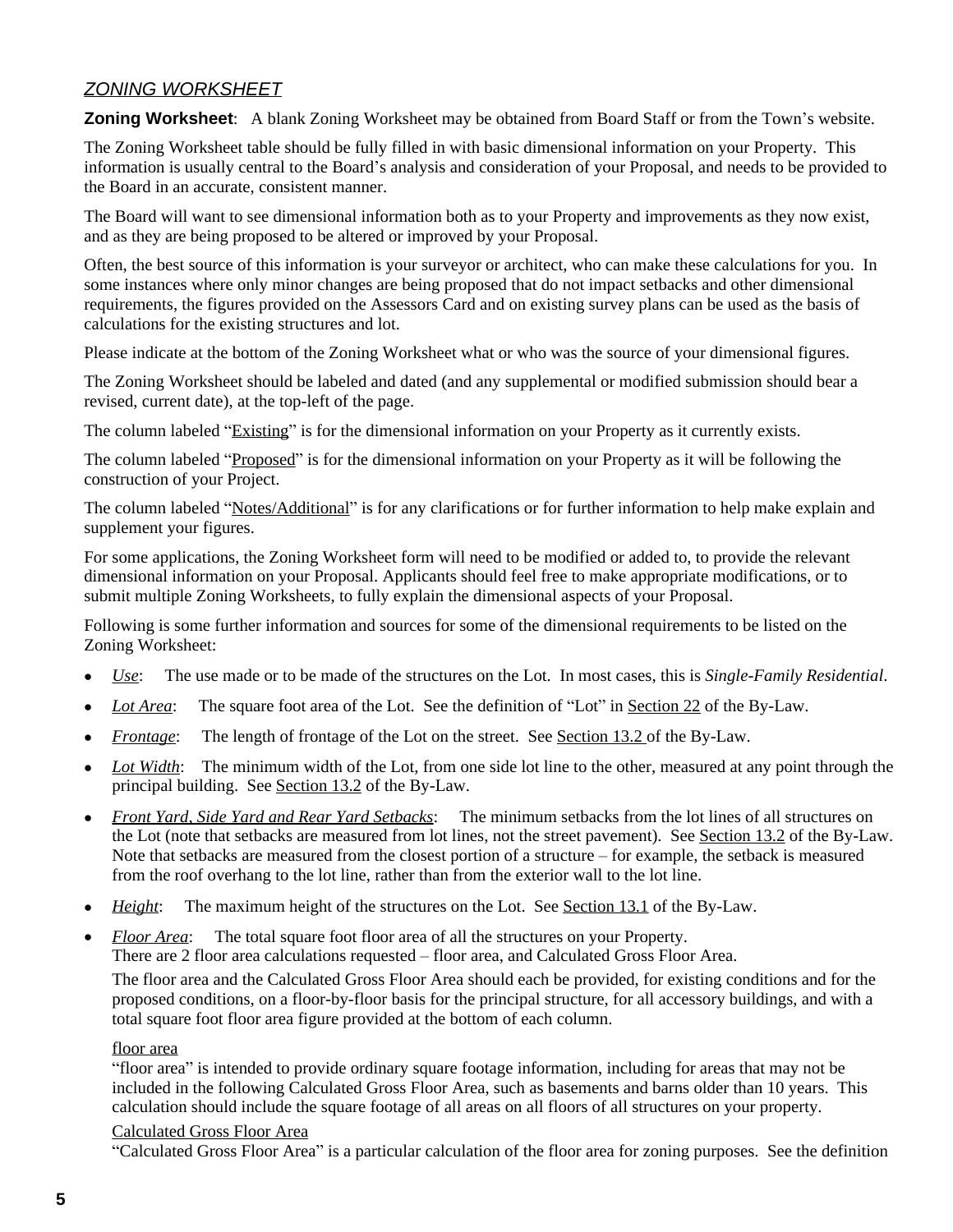of "*Gross Floor Area, Calculated*" contained in Section 22 of the By-Law. In determining Calculated Gross Floor Area, you may also need to review other definitions in Section 22 of the By-Law, including "Gross Floor Area", "Attic Space", "Basement Space", and "Implied Gross Floor Area".

In general (subject to a careful reading of Section 22's definitions, above), true underground basements, barns over 10 years old and open decks are not included in the Calculated Gross Floor Area, and covered porches and attic spaces with a height of more than 5'-6" are included in the Calculated Gross Floor Area.

The Board, and other Town land use boards, use "Calculated Gross Floor Area" to establish consistent square foot area figures under the By-Law, both for existing conditions (ie., the structures on your Property currently), and for the as proposed (ie., the structures on your Property after construction of the improvements requested in the Application).

- *Ratio – Calculated Gross Floor Area to Lot Area*: The ratio of the Calculated Gross Floor Area of the structures on your Property to the Lot Area (ie., the total Calculated Gross Floor Area divided by the total Lot Area), expressed as a percentage. This calculation is the same as that used as part of the determination of whether site plan review by the Planning Board is required under Section 17 of the By-Law.
- *Other Relevant Dimensional Requirements/Issues/Matters*: Include any other dimensional requirements that you believe are relevant to your Property and Proposal.

#### *PLANS*

General Notes on Plans:

The Applicant will need to have sufficient plans prepared to fully and accurately describe and depict both existing conditions on the Property and the proposed changes and modifications.

All plans should contain a graphic scale (so the drawings' scale can be determined when the plans are reproduced), and should contain appropriate dimensions (setback distances, floor areas, height, lot area, etc.) and labeling of spaces, structures and areas.

All plans should (i) have a title, (ii) indicate clearly who prepared the plan, and (iii) be dated (and any revised plans submitted should contain a revision date or a new date, to distinguish them from any previously submitted plan).

If prepared by an Architect, Engineer or Surveyor, the plans should be stamped.

It is preferred that all submitted plans be no larger than 11"x17"; if you wish to submit larger plans, please also include reductions to this size.

It is strongly encouraged that all plans also be submitted in PDF format, by email.

Comparison/Overlay Plans:

It is of particular assistance to the Board, for the Applicant to submit plans that show a direct comparison of the existing conditions on your Property to the proposed improvements --- in site plans, in floor plans and in elevations --- using overlays, outlines, colors or other graphic techniques to show, by direct comparison on the plans, the proposed changes being made, from the existing conditions.

Although such comparison/overlay plans are strongly encouraged for all applications, depending on the nature of the Proposal, the Board may require the submission of such comparison/overlay plans for Proposals where such graphic display of information is useful and clarifying.

#### **Survey or Plot Plan**

This should be prepared by a registered surveyor or architect, and show the location and configuration of your lot, along with: (i) the existing improvements (the structures currently on your Property), (ii) the proposed improvements, additions and changes, and (iii) graphic dimensional information on the lot and structure (existing and proposed), including all setbacks.

Usually, a full Survey plan will be necessary (note that in most cases a Survey plan will be required in order to obtain a building permit for your Proposal). In some instances, the Board may agree to the use of a Plot Plan (which does not involve a full on-the-ground survey of your Property) or a marked-up existing Survey or Plot Plan, but generally only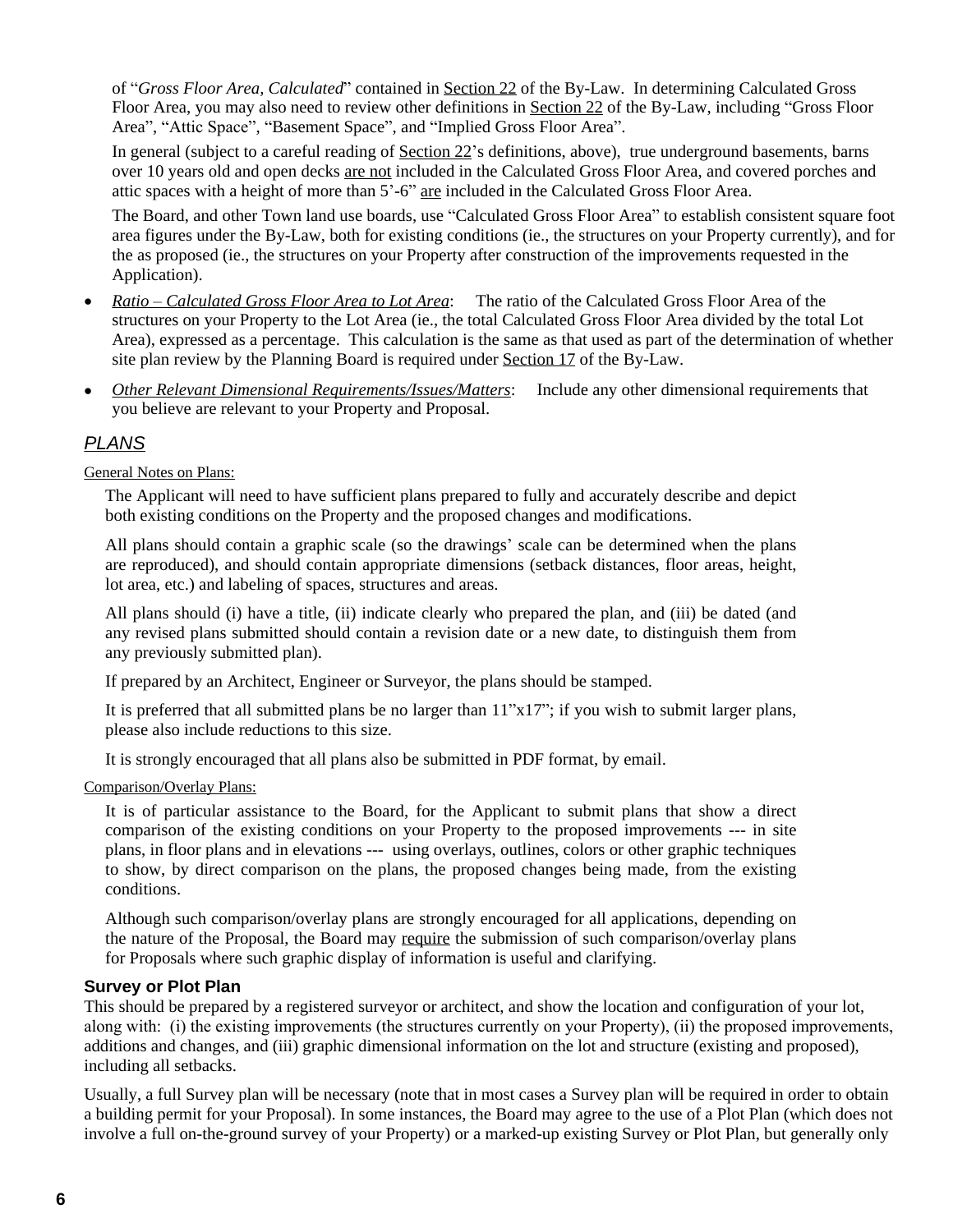in cases where minor changes are being proposed that are clearly not impacting setbacks and other dimensional requirements.

#### **Floor Plans**

Plans should be provided for each floor or level of the existing improvements and of the proposed improvements, additions or changes, either on separate plans, or, preferably, on the same plans by shading, overlay or other graphic means.

#### **Elevations**

Plans should be provided showing each side of the structure. Existing conditions and the proposed improvements, additions or changes should be shown, either in separate elevations or, preferably, on the same elevations by shading, overlay or other graphic means.

#### *EXISTING APPROVALS/FILINGS*

Understanding the zoning status and the history of the Property, including any conditions or constraints that were imposed in prior zoning approvals, and any historical information, background and context for the Property, can be important for the Board's review of your Project.

**Special Permits, Variances, Site Plan Reviews, etc.**: Obtain copies of any zoning approvals or permits, if there are any, that have been granted in the past for the Property and its improvements. Board staff should be able to help you locate any permits and approvals.

**MHC Inventory Forms**: Obtain copies of any Massachusetts Historical Commission Inventory Form that may have been completed and filed for your Property. If your home is of historic interest, or is located in an Historic District, a MHC Inventory Form describing the Property and its significance may have been filed for it. The Lincoln Historical Commission or Board staff can help you determine if such a filing has been made, and if so locate a copy of the form.

#### *OTHER MATERIALS*

#### **Other Materials**

Often, there are other plans, materials, documents, etc. that are helpful to submit in order to better explain your Proposal. In many instances, pictures of your Property and existing improvements, or computer simulations or 3-dimensional renderings are quite helpful, but these submittals are not generally required.

In addition, in some cases providing other documents, such as Deeds, older plans and title documents are appropriate, or necessary, in order to properly explain your Proposal or issues related to it.

In the case of Appeals, the Applicant should submit copies of the decision being appealed, as well as all relevant communications and notices relating to the decision and the matter that is the subject of the appeal.

#### *6. Hearing Request*

- a. The Application should be signed and dated by the Applicant.
- b. The Applicant should also be signed and dated by the owner of the Property, if the Applicant is not the owner (unless the Application is an appeal of an action relating to a property other than the Applicant's).

# **C. Standards for Special Permits**

#### *1. Statutory Requirements*

 $\bullet$  Section 20.2(c) of the By-Law:

"(c) The Board of Appeals shall hear and decide requests for special permits as provided in the previous sections of this By-Law. Before granting any requests for a special permit in accordance with the previous sentence, the Board of Appeals shall determine that the use for which such permit is requested is in harmony with the general purposes and intent of this By-law, and that the proposed use is not detrimental or injurious to persons or property."

Section 4.4 of the By-Law (applicable to alterations of non-conforming uses or structures):

"4.4. The change or alteration of any non-conforming use or structure which is not otherwise permitted … may be extended, altered, reconstructed or repaired, provided that in each case the Board of Appeals, in accordance with the procedures and provisions of Section 20 hereof, shall grant a special permit finding